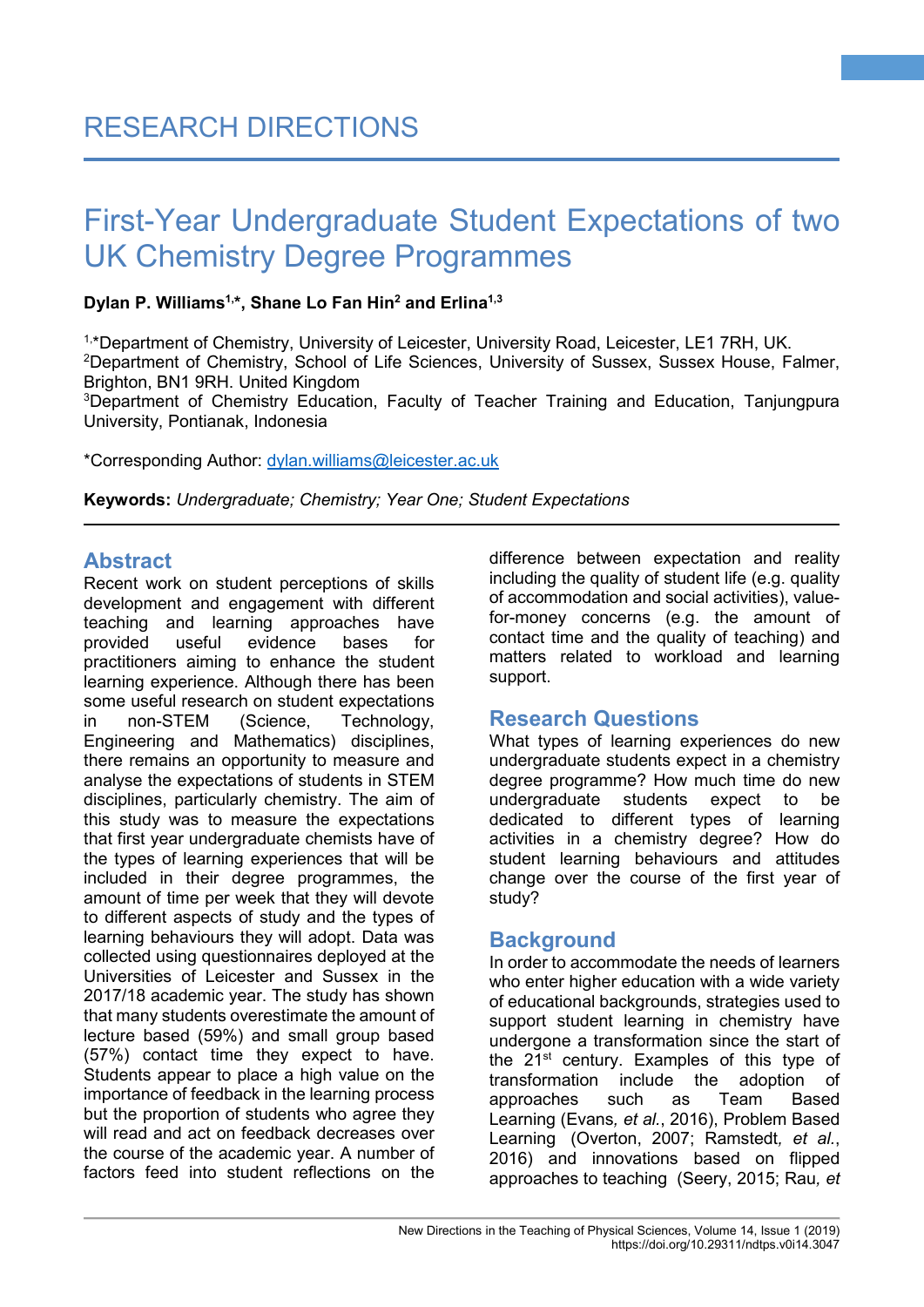*al.*, 2017). This transformation has been driven by improvements in access to higher education for all as well as the success of outreach and widening participation initiatives (Lord*, et al.*, 2009; Pratt & Yezierski, 2018). A significant literature exists on the impact of studentcentred approaches to learning chemistry on student performance (Freeman*, et al.*, 2014), attitudes towards the subject as well as workplace skills development (Galloway, 2017) and graduate outcomes (Hanson & Overton, 2010). Literature also exists on the expectations STEM (science, technology, engineering and mathematics) students have of their own performance in their degree programmes (Hall & Sverdlik, 2016). In spite of this work in related areas, very little literature exists on the initial expectations that new STEM undergraduate students have of their programmes of study and how these expectations align with the reality they experience in their first year at university (Hulme & De Wilde, 2014).

Gaining an insight on the expectations undergraduate students have of their chosen degree programmes could potentially allow for the development of learning experiences and support mechanisms to facilitate the transition to university and allow them to develop their skills and abilities throughout their programmes of study. The expectations students have of a programme of study are influenced by a range of different factors including their perception of a 'value-formoney' learning experience, their attitudes towards different types of learning environment and experience and their career aspirations (Kandiko & Mawer, 2013).

Recent studies on student expectations of higher education have emphasised the importance of 'value-for-money', timetabling of sessions sympathetic of the diversity of student needs and opportunities to work in peer learning groups (Hulme & De Wilde, 2014; Money*, et al.*, 2017). Previous work in other disciplines has shown that student expectations can be highly varied and the degree of alignment of these expectations with the reality experienced on arrival at university can influence the degree of satisfaction students have with their programmes of study (Byrne*, et al.*, 2012) and unrealistic

student expectations may result in student disengagement (Rowley*, et al.*, 2008). Experiences of higher education that do not meet student expectations may motivate students to transfer to different programmes or withdraw from higher education (Byrne*, et al.*, 2012). A 2013 Quality Assurance Agency commissioned study (Kandiko & Mawer, perceptions and expectations of higher education in the UK highlighted the development of a 'consumerist ethos', where students may seek out programmes which offer a high level of perceived value-for-money. This focus on value-for-money may influence students' expectations of the number and type of contact hours they will receive as part of their education.

**2**

These insights on the expectations of undergraduate students in other disciplines informed the key research questions addressed in this paper: what types of learning experiences do new undergraduate students expect in a chemistry degree programme, how much time do these students expect to dedicate to different types of learning activities and how do learning behaviours and attitudes change over the course of the first year of study?

# **Data Collection**

A questionnaire was developed to measure year one student expectations of the types of learning activities they expected to encounter in their chemistry degree programmes (as shown in Table 1) and the amount of time they expected to dedicate to these different learning experiences. The questionnaire also asked students to state a level of agreement with a range of statements based on different types of learning behaviours and attitudes. The questionnaire was designed and piloted with a small group of student volunteers in the summer of 2017. The questionnaire was used to collect data from students at the University of Leicester at the start of the 2017/18 academic year.

For each of the learning activities shown in Table 1 students were asked to state their level of agreement with the following statement '*I expect my course to include a significant amount of this activity*'. Responses were given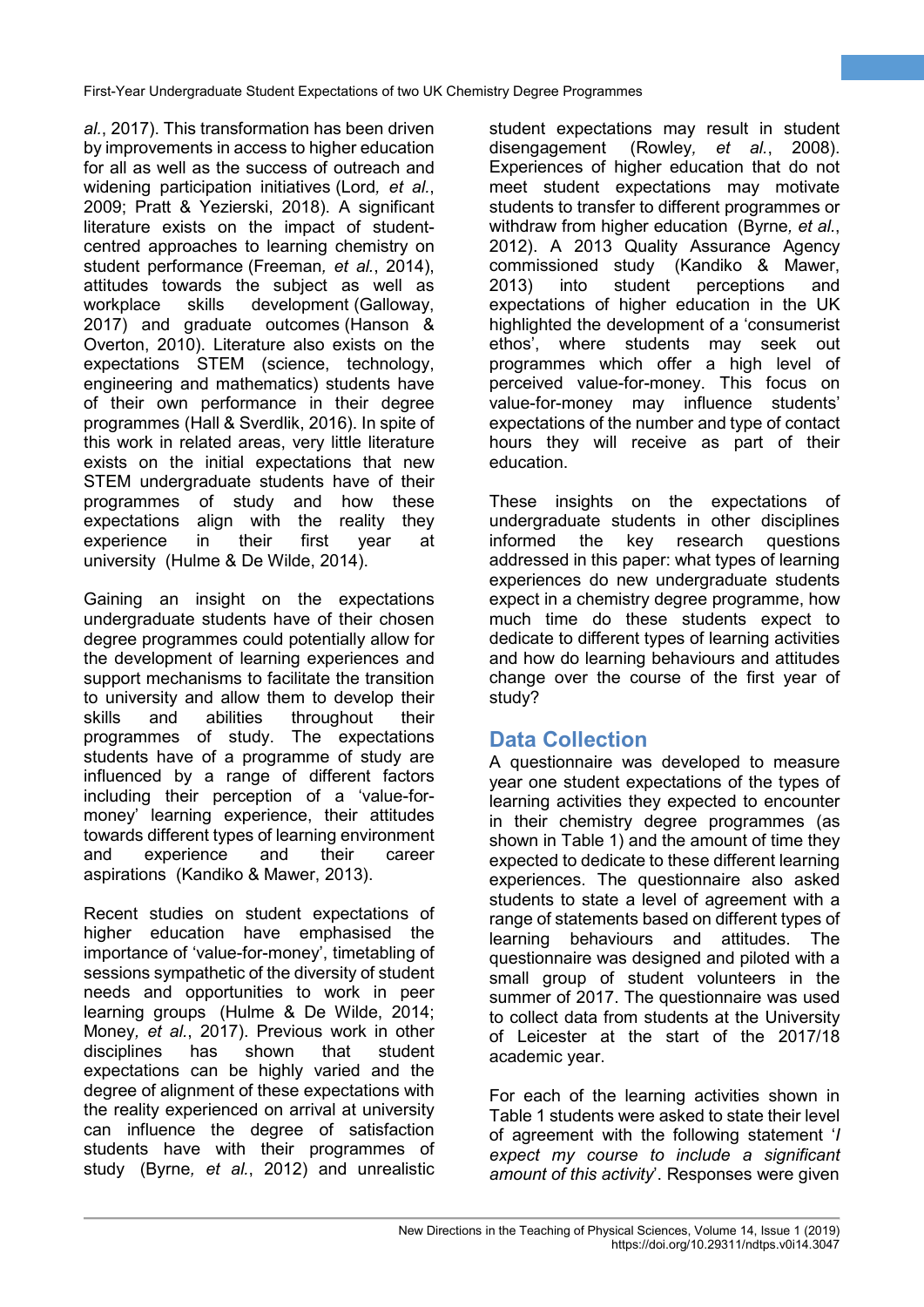| <b>Type of learning activity</b>                                  |
|-------------------------------------------------------------------|
| Memorising facts and information                                  |
| Application of understanding                                      |
| Calculations                                                      |
| Applications of chemistry to real-world problems                  |
| Opportunities to be creative                                      |
| Opportunities to communicate science verbally                     |
| Short problem solving (e.g. problems that take less than an hour) |
| Long problem solving (e.g. problems that may take days or weeks)  |
| <b>Teamwork</b>                                                   |

**Table 1** List of learning activities included in this study

| <b>Type of learning behaviour</b>                                         |
|---------------------------------------------------------------------------|
| Attendance of all lectures is very important                              |
| Attendance of all laboratory sessions is very important                   |
| Studying at University will be very different to school/college           |
| I must be more of an independent learner than ever before                 |
| Getting feedback on my work is an important part of learning              |
| I will read all written feedback my tutors give me                        |
| I will take action based on the feedback I get from tutors                |
| Discussing chemistry with other students is an important part of learning |

**Table 2** List of learning behaviours and attitudes included in this study

on a five point Likert scale (Strongly agree, agree, neutral, disagree and strongly disagree). In a separate question, students were asked '*Please state how strongly you agree with each of the following statements*' related to learning behaviours and attitudes (see Table 2). Student responses to this question were given on the same five point Likert-type scale as the previous question.

The final question asked students to state '*How many hours per week do you expect to spend on the following learning activities: Private study, Attending lectures, Attending small group sessions and Attending laboratory sessions*'. For each of these learning experiences, students were asked to choose from the following options: 5 or less hours, 6- 10 hours, 11-15 hours, 16-20 hours or 20 or more hours.

An adapted version of this question was issued to the same cohort at the end of the 2017/18 academic year to measure the change in level of agreement with the learning behaviour and attitude statements. This adapted version included only the question on the different types of learning behaviours and attitudes and the wording was changed to reflect the fact that students were being questioned on their behaviour over the past academic year. The project and the research questionnaires received approval from the University of Leicester University Ethics Sub-Committee for Science and Engineering and Arts and Humanities in summer 2017.

**3**

In order to compare the behaviours and attitudes of Leicester students with those of another university, modified versions of the questionnaires was distributed to students on the chemistry degree programmes in the School of Life Sciences at the University of Sussex. Due to the focus of this part of the study, these versions of the questionnaire only included the Likert question on learning attitudes and behaviours. These questionnaires were used to collect data at the start and end of the 2017/18 academic year. The Sussex end of year questionnaire also included free-text response questions to provide some qualitative context to assist in the interpretation of the responses (see Table 3). The project and the research questionnaires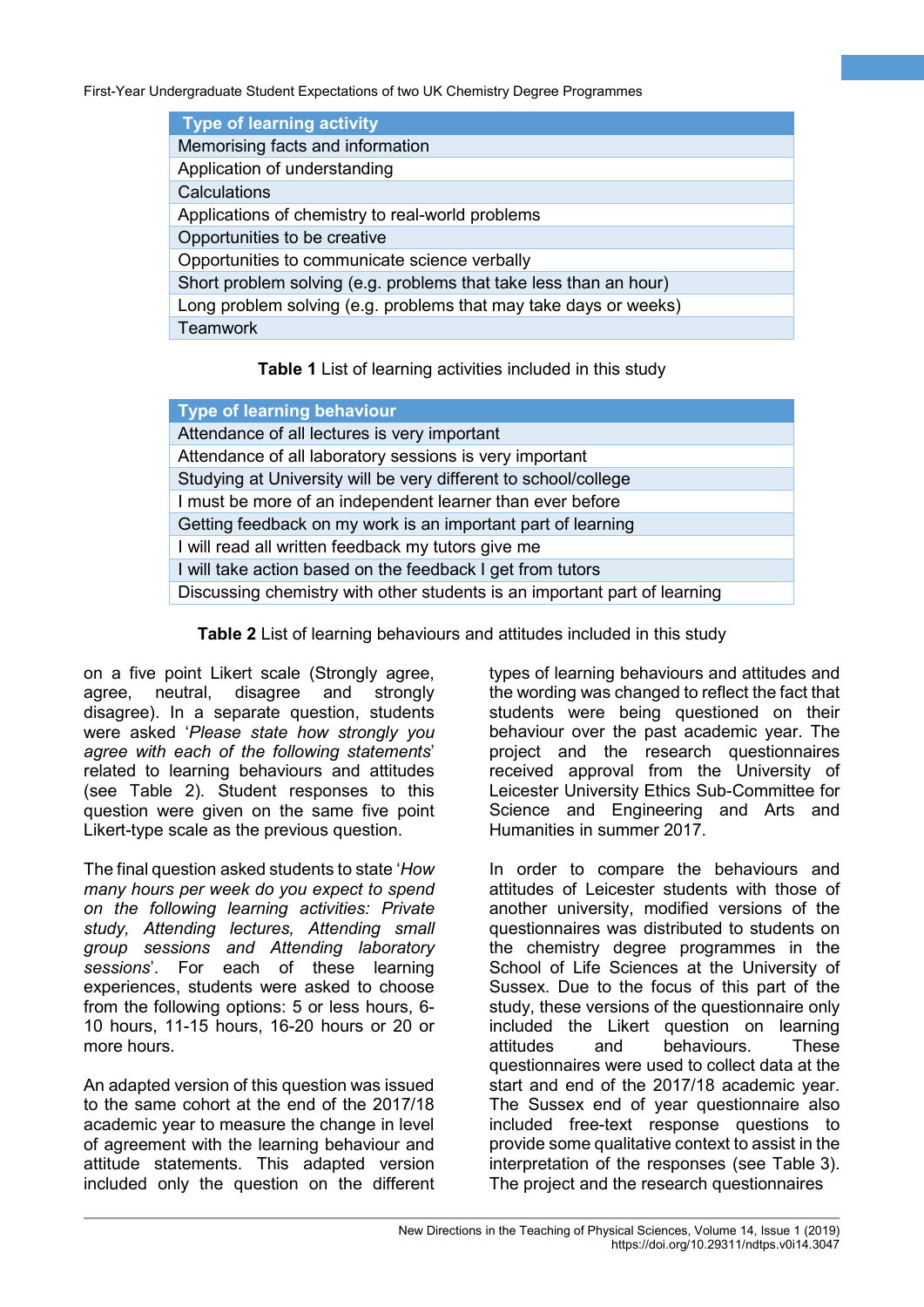#### **Free text questions**

Describe three things about the first year of your degree which have met your original expectations of university study

Describe three things about the first year of your degree which did not meet your original expectations of university study

**Table 3** Free text questions used at the University of Sussex

| Questionnaire            | <b>Questionnaire responses</b> | <b>Total class size</b> |
|--------------------------|--------------------------------|-------------------------|
| Leicester, start of year | 90(89%)                        | 101                     |
| Sussex, start of year    | 85 (100%)                      | 85                      |
| Leicester, end of year   | 65 (72%)                       | 90                      |
| Sussex, end of year      | 27 (35%)                       | 77                      |

**Table 4** Response rates of different questionnaire cycles

were approved by the Sciences & Technology Cross-Schools Research Ethics Committee.

In order to maximise response rates, printed copies of the questionnaire were distributed in sessions where attendance was required. All respondents were studying BSc or MChem chemistry degree programmes. Table 4 shows the response rates received from students for each questionnaire.

# **Results and Discussion**

#### **Student expectations of types of learning experiences**

The expectations that Leicester chemistry students (during induction week) had of the types of learning activities that would make significant contributions to their chemistry degree programmes are shown in Figure 1 ( $n =$ 90). The level of agreement is defined as the percentage of respondents who wither agreed or strongly agreed that their programmes would include a significant amount of each of the listed learning activities.

The level of agreement with all but two of the statements was greater than 80% which may reflect the effectiveness of promotional activities (e.g. applicant visit days, outreach events as well as printed and online promotional materials) at highlighting the role

of these activities in chemistry degree programmes. The two statements that had agreement levels below 80% were *Opportunities to be creative* (50% agreement) and *Opportunities to communicate science verbally* (74% agreement). It is known that first year chemistry undergraduate students tend to have a low appreciation of the importance of transferable skills (including creativity and oral communication) at the early stages of their studies when compared to their perception of the importance of discipline specific skills (Williams & Lo Fan Hin, 2017). It is possible that the use of Context and Problem Based Learning (C/PBL) based outreach and visit day activities may increase student expectations that learning activities which promote development of transferable and problem solving skills form an integral part of chemistry degree programmes.

**4**

C/PBL approaches (Overton, 2007) form an integral part of the chemistry degree programmes taught at the University of Leicester and this approach to teaching is extensively publicised in printed literature (e.g. the programme brochure and the institutional prospectus), in online promotional materials  $(i.e.$  the University's Study web pages<sup>[1](#page-3-0)</sup>) and at visit days for applicants (where visitors participate in small scale C/PBL activities). In spite of this, it appears a significant number of

<span id="page-3-0"></span> <sup>1</sup>Further details of the University of Leicester's online promotional materials for chemistry applicants can be found at https://le.ac.uk/chemistry/study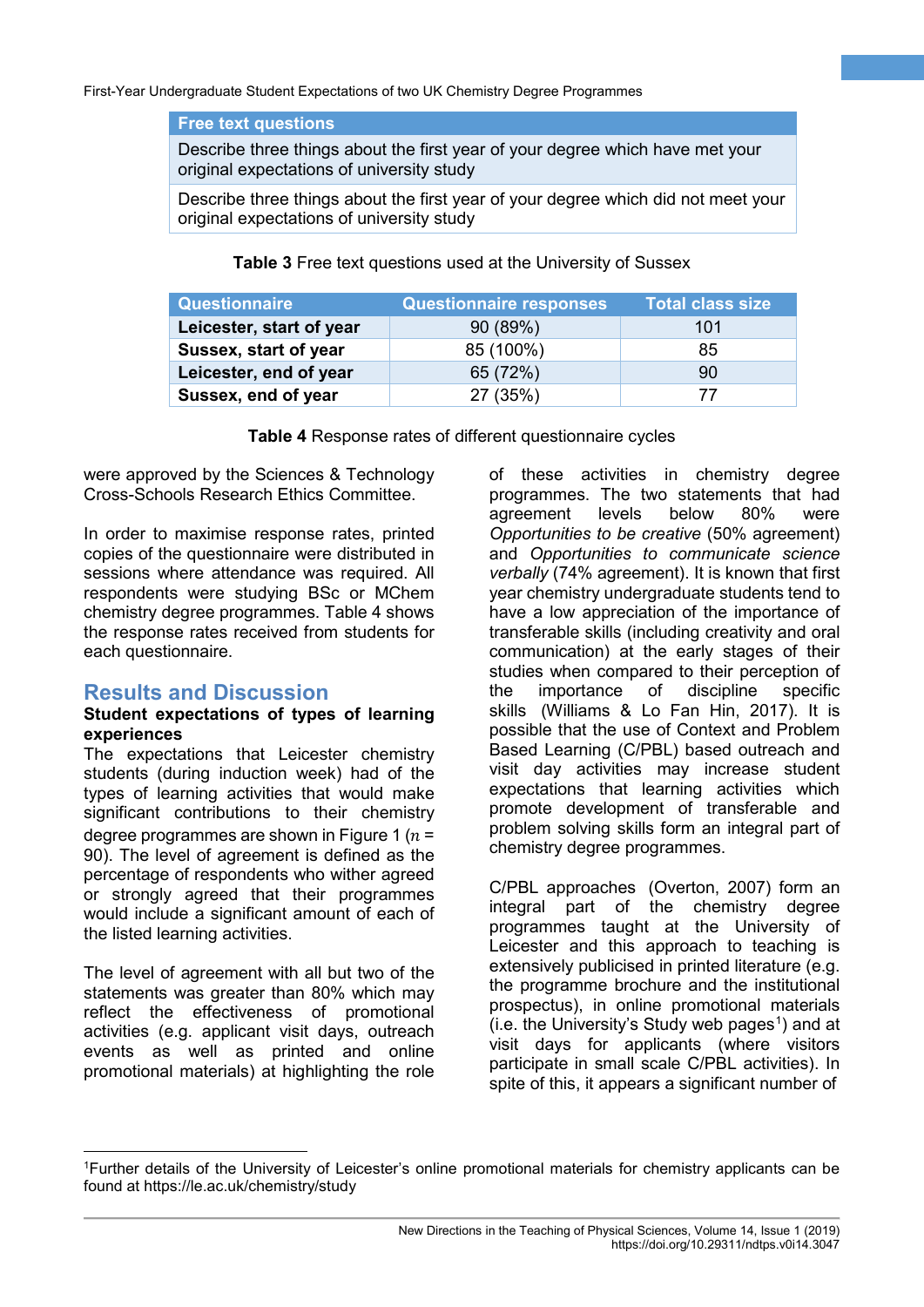I expect my course to include a significant amount of the following... (n = 90)



**Figure 1** Level of agreement of year one chemistry students in induction week that their chemistry course will include the listed learning activities ( $n = 90$ ).

new chemistry students do not expect learning activities based on creativity or verbal communication of science to form integral part of chemistry degree programmes.

In order to familiarise students with these types of experiences and to emphasis the key differences between learning chemistry at higher education levels, a C/PBL induction activity has been developed and embedded in the opening weeks of year one (Williams, 2017). This activity has been designed to promote student awareness of the importance of verbal communication of scientific topics and to encourage students to use their chemical skills and understanding in a creative way by designing and piloting a novel learning resource.

#### **Student expectations of learning behaviours**

In order to measure the extent of change of chemistry student learning behaviour over the course of their first year of study, respondents were asked to state their level of agreement with a series of statements based on learning behaviours or attitudes (see Table 2). The same question was asked at the beginning of the 2017/18 academic year at both the Universities of Leicester and Sussex. Figure 2 shows the initial responses from both student groups (Sussex  $(n = 85)$  in red and Leicester

 $(n = 90)$  in blue) expressed as percentages of students who agree or strongly agree with each of the statements. It can be seen that the level of student agreement is consistently high at this opening stage of the degree programmes. This may be due to the initial enthusiasm that students have for their new programmes. The lowest level of agreement was reported for the response to the statement *Discussing chemistry with other students is an important part of learning* from students at Leicester (83% agreement) which may be due to the low importance some students place on oral communication skills at this stage of their degree as discussed in the previous section.

**5**

The question was repeated with both student groups at the end of the 2017/18 academic year ( $n = 65$  at Leicester and  $n = 27$  at Sussex) and the differences between the initial and final levels of agreement for the two student groups are reported in Figure 3 (Sussex in red and Leicester in blue). Although it can be seen that most levels of agreement decreased over the course of the first year of study, only five of the statements showed changes of over 5%: Attendance of all lectures is very important; Attendance of all laboratory sessions is very important; I must be more of an independent learner than ever before; I will read the written feedback my tutors give me; I will take action based on the feedback I get from tutors.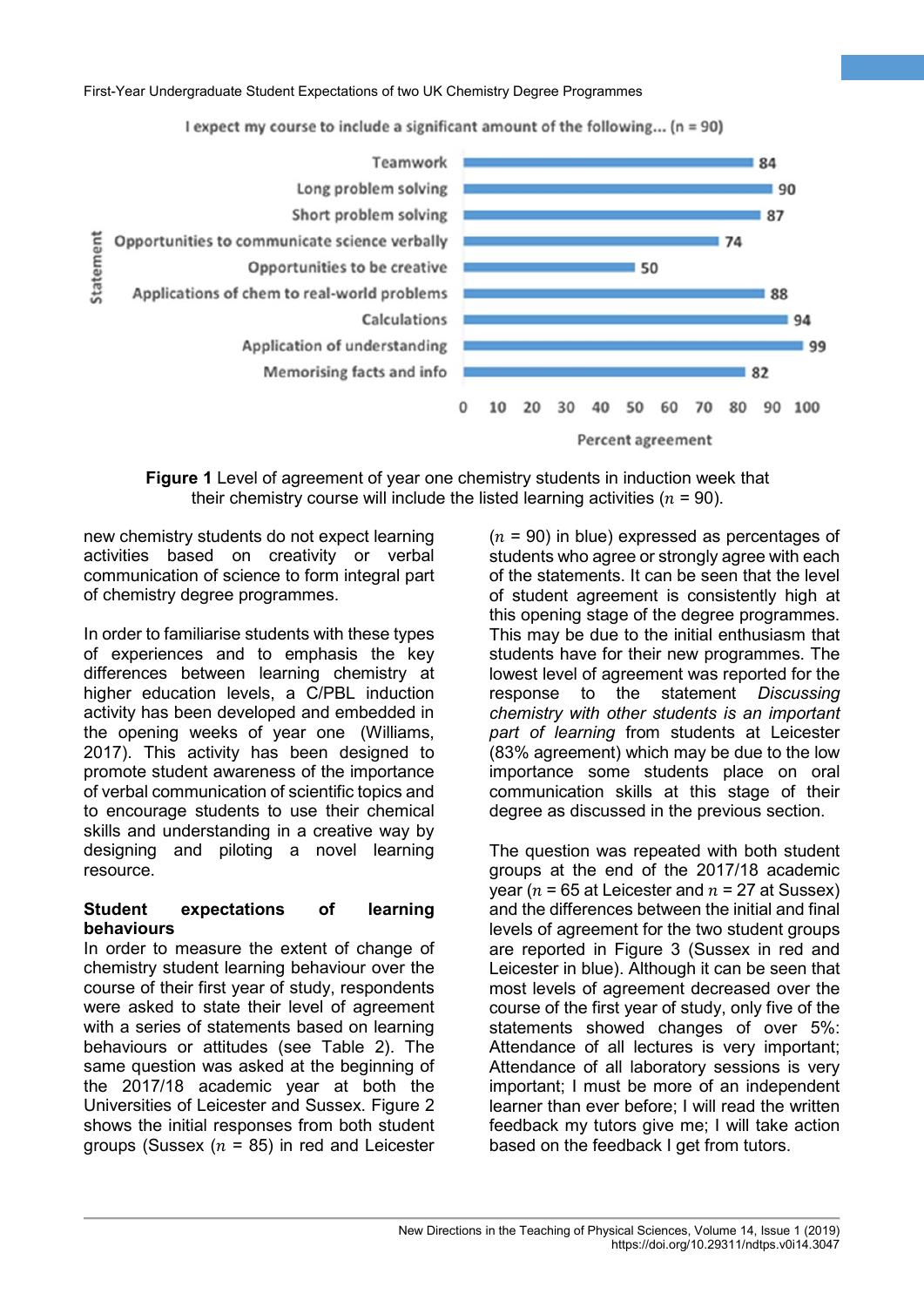I agree/strongly agree with the following statements

**6**



**Figure 2** Level of agreement of year one chemistry students at Sussex (red,  $n = 85$ ) and Leicester (blue,  $n = 90$ ) with the listed statements related to learning behaviours and attitudes at the start of the 2017/18 academic year.



**Figure 3** Change in level of agreement (as percentage) of year one chemistry students at Leicester (blue,  $n_{start}$  = 90,  $n_{end}$  = 65) and Sussex (red,  $n_{start}$  = 85,  $n_{end}$  = 27) with the listed statements related to learning behaviours and attitudes at the start of the 2017/18 academic year.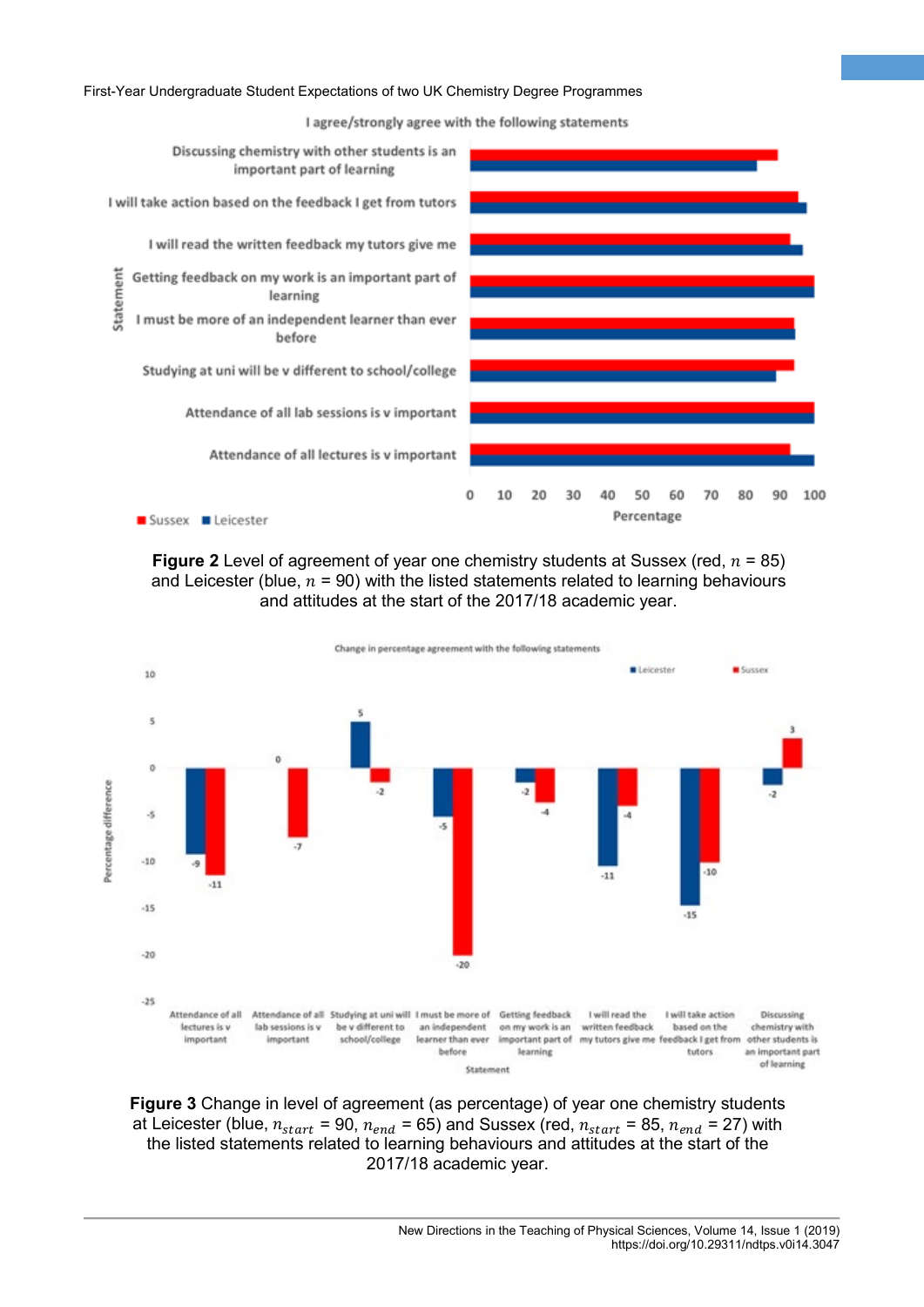The decrease in the level of agreement with the statements on lecture and laboratory attendance appears to reflect the decrease in attendance observed in teaching sessions at both institutions towards the end of year one of the respective programmes. The fact that the decrease in level of agreement with the statement on lecture attendance is greater than that observed for the statement on laboratory attendance is perhaps unsurprising as there is a minimum laboratory attendance threshold in place in both institutions and failure to achieve this minimum standard can result in failure of the practical module and potential course termination.

There is a decrease in level of agreement with two of the statements related to feedback from respondents at both institutions: *I will read the written feedback my tutors give me* (11% decrease at Leicester and a 5% decrease at Sussex) and *I will take action based on the feedback I get from tutors* (15% decrease at Leicester and 10% decrease at Sussex). Creating assessment structures which allow students to appreciate the importance of feedback as an integral tool in personal development is a sector-wide challenge (this is reflected in the responses to questions on feedback in the UK sector-wide National Student Survey). Responses to the statement *Getting feedback on my work is an important part of learning* only changes by a small degree over the course of the year (a 2% decrease at Leicester and a 4% decrease at Sussex). This data suggests that this drop-off in student engagement with feedback may occur at a very early stage of the university experience in spite of the fact that students recognise the importance of feedback. It may be valuable to place a greater emphasis on how students can use feedback effectively to develop their skills and understanding at the very early stages of university education (e.g. during induction) with some reinforcement throughout the academic year. The mechanisms used to provide feedback may also be an important factor in determining student engagement levels (e.g. the use of multimedia formats for feedback (McGarvey & Haxton, 2011)).

The largest single change in response was the response to the statement *I will need to be more of an independent learner than ever* 

*before* from Sussex students (20% decrease). The level of agreement of Leicester respondents with this statement also decreased but by a smaller absolute amount (5% decrease). There are no statistically significant differences between the responses to this statement in the initial or final questionnaires from students at the two institutions ( $p < 0.05$ ). It is worth noting that a difference student response to this statement might have been expected due to differences in the teaching and learning approaches adopted in the different universities. The University of Leicester makes use of the openended, C/PBL approach in the early stages of year one of its chemistry degree programmes. This is a student-centred approach that many students have not encountered prior to this stage of their education (Williams*, et al.*, 2010). Students at the University of Sussex are also exposed to the C/PBL approach but this occurs after year one so the learning experiences they encounter in their first year of study may be more closely aligned to their experiences at level 4.

**7**

#### **Student expectations of study time at university**

Students at the University of Leicester were asked to state the expected amount of contact time (in hours per week) they would be expected to spend on four key learning activities:

*Private study (including revision, doing tutorials and writing lab reports)*, *Attending lectures*, *Attending laboratory sessions* and *Attending small group sessions (including tutorials and C/PBL sessions)*. The results are summarised in Table 5. In spite of the fact that the University of Leicester advertises the appearance of a 'typical' timetable at applicant visit days, the majority of students had higher expectations of study time spent on two out of the three types of timetabled activity than that provided on the course. A total of 59% of respondents overestimated the number of lecture based contact hours per week and 57% of respondents overestimated the amount of contact time devoted to small group study sessions per week. This is perhaps a reflection of both the high expectations that students have of what constitutes a value-for-money experience and the student perception that the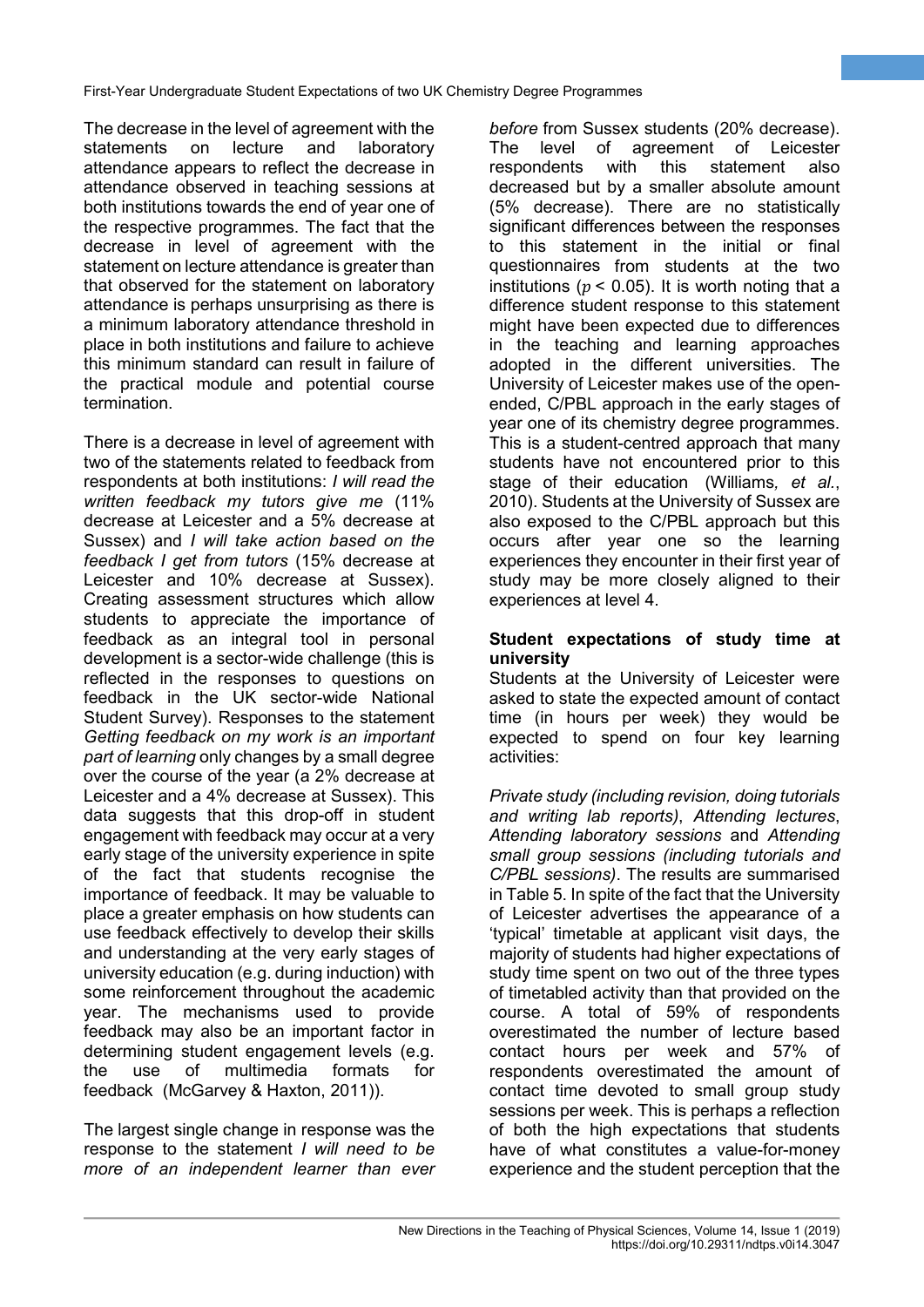| <b>Learning activity</b>                 | 5 or less<br>hours | $6-10$ hours | $11 - 15$<br>hours | $16-19$<br><b>hours</b> | 20 or more<br><b>hours</b> |
|------------------------------------------|--------------------|--------------|--------------------|-------------------------|----------------------------|
| <b>Private study</b>                     |                    | 28           | 43                 | 19                      | 3                          |
| <b>Attending lectures</b>                | 0                  | 40           | 24                 | 31                      |                            |
| <b>Attending small</b><br>group sessions | 42                 | 50           | 2                  | 4                       |                            |
| <b>Attending laboratory</b><br>session   | 43                 | 44           | 4                  | 8                       |                            |

**Table 5** Student expectations of weekly study hours required for different learning activities Expressed as a percentage  $(n = 90)$ .

lecture theatre still plays a dominant role in University chemistry education (perhaps reinforced by experiences at school and further education level). A total of 87% of students expected to spend up to 8 hours of contact time per week in the teaching laboratory which is consistent with the first year teaching laboratory experience at Leicester (where students do either four or eight hours of laboratory per week). The fact that student expectations of laboratory contact time were more closely aligned with reality that their expectations of other types of contact time may reflect the very limited experience of laboratory chemistry that some students have when they arrive at university. This may mean some students highly value laboratory contact (perhaps more so than time spent in other types of contact session).

#### **Student feedback on experiences and expectations**

Students at the University of Sussex were asked to discuss the aspects of their first year that has met or failed to meet their initial expectations ( $n = 27$ ). This data was collected as part of the questionnaire distributed at the end of the academic year and, in order to generate an overview of all factors that impacted on the student first year experience, respondents were told not to limit their responses to course related matters. Analysis of the student comments revealed four primary themes: *Student life*, *Learning experience*, *Assessment* and *Learning support*.

#### *Student Life*

One basic theme that was highlighted in a number of student responses was the treatment of students by staff (and the

institution). It was clear that students expected to be treated as adults and in all cases where this was mentioned, this expectation had been met ("*Treated like an adult, not babied by lecturers*" and "*Tutors treat me like an adult*"). Some of the negative aspects of the student first year experience reported in these responses were due to factors outside of the immediate control of their host department (e.g. the quality of accommodation, the fact that the host university charges for printing and matters related to timetabling of sessions). It is interesting to note that student concerns about these factors are consistent with previously reported findings (Kandiko and Mawer, 2013) that students expect a 'value-for-money' university experience so the quality of accommodation and institutional support mechanisms may be as important as concerns related to the specific programme of study such as the amount of contact time ("*Shorter term time and contact hours than expected*"). Some students also commented that the timetable structure did not necessarily meet their expectations (e.g. '*large gaps between lectures or very late lectures/workshops*') which may be a barrier to engagement for students with caring needs or part-time employment commitments.

**8**

#### *Learning experience*

Workload and stress levels were recurring themes in student responses to these free-text questions. It is interesting to note that a number of students stated that their experiences of high workloads and high stress levels met their initial expectations ("*There is a greater workload than there was in school*" and "*Quite a bit of stress*"). The analysis of the qualitative responses also revealed that the enthusiasm of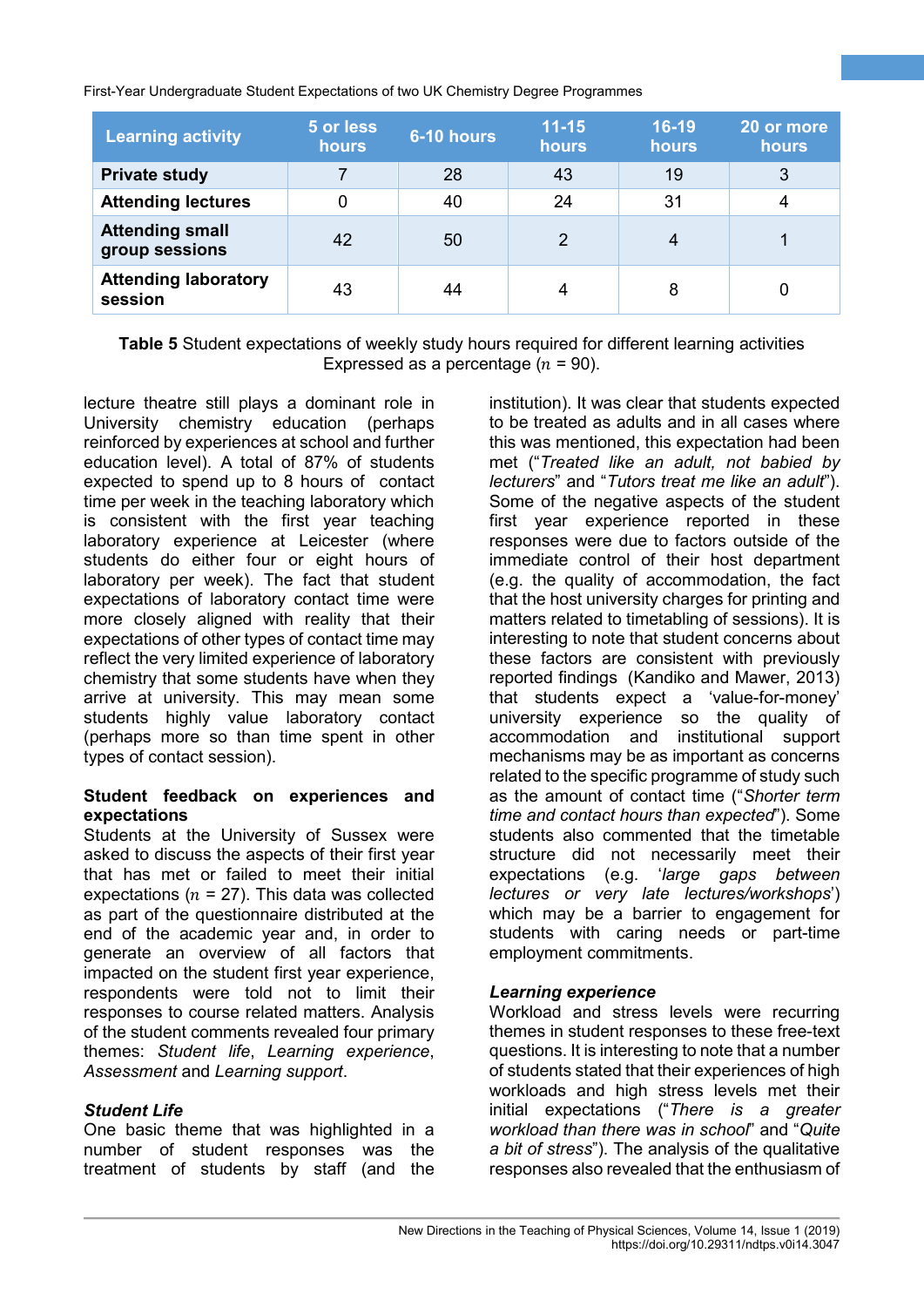teaching staff and the level of enjoyment students get from the subject are significant factors in judging whether experience meets expectation. (Students indicate that they expect an interesting and engaging programme.) Some responses highlighted a lack of consistency in the way material was presented by staff ("*Not all lecturers are of the same standard*") which may be a factor which impacts on student satisfaction.

It is worth noting that level of difficulty of the programme was commented on repeatedly. The most common response type was that the programme was easier than the initial expectation ("*A lot of recurring A-level knowledge,* and "*I thought it would be harder*" and "*Thought it would be a bit more challenging*") although some students felt that the level of difficulty of some teaching had met their initial expectations ("*The difficulty levels of some modules have met my expectations (i.e. by going beyond A-level)*"). This mixed response to the level of difficulty of the course is likely to be a reflection of the heterogeneous student intake with each individual student having a unique learning background.

#### *Assessment and Learning support*

Some students reported that they expected to receive printed copies of course materials (another possible contributing factor to a 'value-for-money' experience) and feedback on all examinations. Students expected a diverse range of assessments with the laboratory component of the programme making a more significant overall contribution to their assessment than it had in earlier stages of their education. This may be a reflection of the fact that many students appreciate that they will have much more access to a laboratory environment during their time at university than they had in earlier stages of university life. This expectation may also be influenced by students' views on the professional skills development required to be a practicing chemist.

# **Conclusions**

Questionnaire data has revealed that first year chemistry undergraduate students have lower initial expectations of learning experiences which allow them to verbally communicate their understanding of the subject or to be creative than may have been expected. Students appear to retain a strong appreciation of the importance of feedback as part of the learning process but the level of agreement that students will read and act on feedback decreases over the course of the first year of study. The majority of students at the University of Leicester overestimated the amount of time they would spend in contact sessions based on lecture and small-group learning experiences but the majority of students correctly estimated the approximate number of hours of time spent in the teaching laboratory per week. Qualitative data collected at the University of Sussex revealed a number of factors that students consider when reflecting on the expectation-reality gap at the end of year one. Chemistry student expectations of value-for-money result in reflections which focused on the amount of contact time, the quality of teaching and the level of teaching. Many questionnaire respondents appreciated the fact university study is a 'step-up' from further education and that university chemistry study involves a greater workload than they had previously experienced.

**9**

# **Acknowledgements**

Thanks go to Dr Richard Blackburn for proof reading this paper and Dr Barbara Villa Marcos for help with distribution of the questionnaires in laboratory sessions at the University of Leicester.

# **References**

Byrne, M., Flood, B., Hassall, T., Joyce, J., Arquero Montaño, J.L., González González J., M. & Tourna-Germanou, E. (2012), *Motivations, expectations and preparedness for higher education: A study of accounting students in Ireland, the UK, Spain and Greece*. Accounting Forum, 36, 10.1016/j.accfor.2011.12.001

Evans, H.G., Heyl, D.L. & Liggit, P. (2016), *Team-Based Learning, Faculty Research, and Grant Writing Bring Significant Learning Experiences to an Undergraduate Biochemistry Laboratory Course*. Journal of Chemical Education, 93, 1027-1033 DOI: 10.1021/acs.jchemed.5b00854.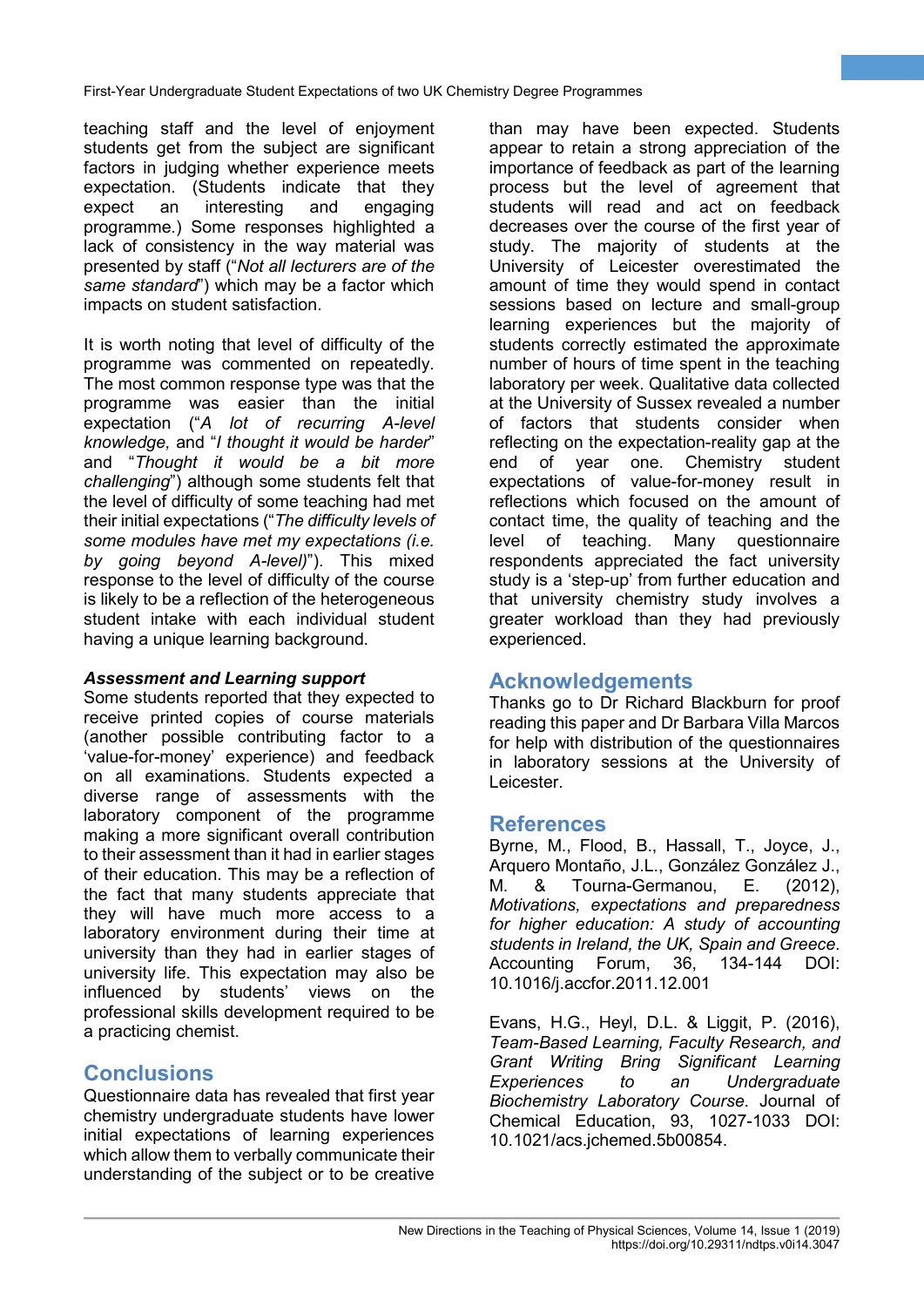Freeman, S., Eddy, S.L., McDonough, M., Smith, M.K., Okoroafor, N., Jordt, H. & Wenderoth, M.P. (2014), *Active learning increases student performance in science, engineering, and mathematics*. Proceedings of the National Academy of Sciences, 111, 8410- 8415 DOI: 10.1073/pnas.1319030111.

Galloway, K.W., (2017), *Undergraduate perceptions of value: degree skills and career skills*. Chemistry Education Research and Practice, 18, 435-440 DOI: 10.1039/C7RP00011A.

Hall, N.C. & Sverdlik, A. (2016), *Encouraging Realistic Expectations in STEM Students: Paragers Effects of a Motivational Intervention*. Journal, 7, 1109.

Hanson, S. & Overton, T.L. (2010), *Skills required by new chemistry graduates and their development in degree programmes*. Hull, United Kingdom: UK Physical Sciences Centre, Higher Education Academy.

Hulme, J.A. & De Wilde, J. (2014), *Tackling transition in STEM disciplines: Supporting the Science, Technology, Engineering and Mathematics (STEM) student journey into higher education in England and Wales*. York: Higher Education Academy.

Kandiko, C.B. & Mawer, M. (2013), *Student Expectations and Perceptions of Higher Education: Executive Summary*. London King's Learning Institute.

Lord, P., Straw, S., Hart, R., Springate, I. & Harland, J. (2009), *Evaluation of Chemistry for our Future: Extension Phase Report*. National Foundation for Educational Research, Slough.

McGarvey, D.J. & Haxton, K.J. (2011), *Using audio for feedback on assessments: Tutor and student experiences*. New Directions in the Teaching of Physical Sciences, 5. DOI: 10.29311/ndtps.v0i7.459.

Money, J., Nixon, S., Tracy, F., Hennessy, C., Ball, E. & Dinning, T. (2017), *Undergraduate student expectations of university in the United Kingdom: What really matters to them?* Cogent Education, 4, 1301855. DOI: 10.1080/2331186X.2017.1301855.

Overton, T. (2007), *Context and problembased learning*. New Directions in the Teaching of Physical Sciences, 6. DOI: 10.29311/ndtps.v0i3.409.

**10**

Pratt, J.M. & Yezierski, E.J. (2018), *Characterizing the Landscape: Collegiate Organizations' Chemistry Outreach Practices*. Journal of Chemical Education, 95, 7-16. DOI: 10.1021/acs.jchemed.7b00627.

Ramstedt, M., Hedlund, T., Björn, E., Fick, J. & Jahnke, I., (2016), *Rethinking chemistry in higher education towards technologyenhanced problem-based learning*. Education Inquiry, 7, 27287. DOI: 10.3402/edui.v7.27287.

Rau, M.A., Kennedy, K., Oxtoby, L., Bollom, M. & Moore J.W. (2017), *Unpacking "Active Learning": A Combination of Flipped Classroom and Collaboration Support Is More Effective but Collaboration Support Alone Is Not*. Journal of Chemical Education, 94, 1406- 1414. DOI: 10.1021/acs.jchemed.7b00240.

Rowley, M., Hartley, J. & Larkin, D. (2008), *Learning from experience: the expectations and experiences of first*‐*year undergraduate psychology students*. Journal of Further and Higher Education, 32, 399-413. DOI: 10.1080/03098770802538129.

Seery, M.K., (2015), *Flipped learning in higher education chemistry: emerging trends and potential directions*. Chemistry Education Research and Practice, 16, 758-768. DOI: 10.1039/C5RP00136F.

Williams, D.P. (2017), *Learn on the Move: A Problem-Based Induction Activity for New University Chemistry Students*. Journal of Chemical Education. DOI: 10.1021/acs.jchemed.7b00399.

Williams, D.P. & Lo Fan Hin, S. (2017), *Measuring the Impact of Context and Problem Based Learning Approaches on Students' Perceived Levels of Importance of Transferable & Workplace Skills*. New Directions in the Teaching of Physical Sciences, 12. DOI: 10.29311/ndtps.v0i12.851

Williams, D.P., Woodward, J.R., Symons, S.L. & Davies, D.L. (2010), *A Tiny Adventure: the*